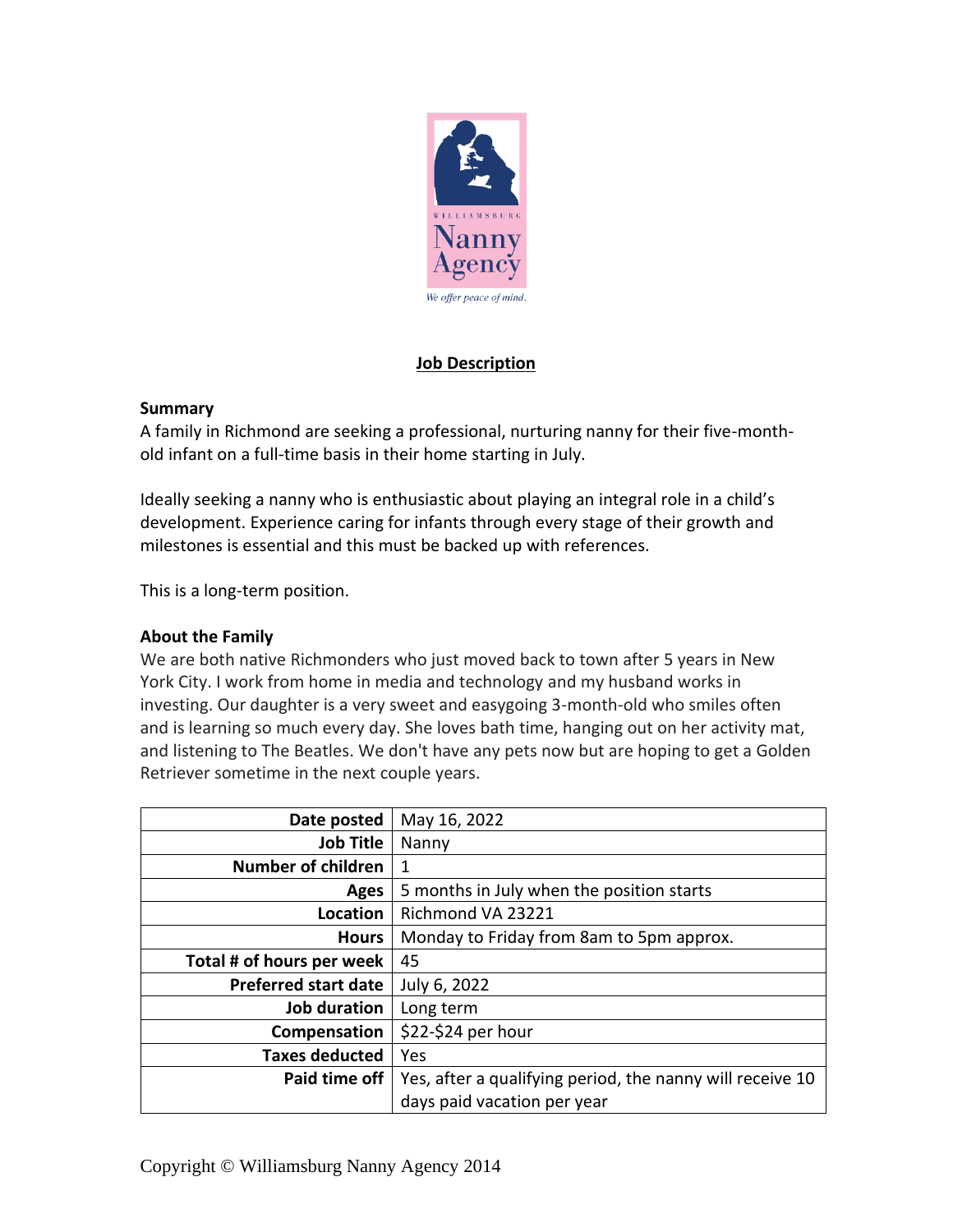|                                  | <b>Pets</b>   No but considering getting a dog next year                               |
|----------------------------------|----------------------------------------------------------------------------------------|
| Travel with family required   No |                                                                                        |
|                                  | <b>Nanny car provided</b>   No $-$ the nanny will use her own car, but a car seat will |
|                                  | be provided                                                                            |
| <b>Overnights needed</b>   No    |                                                                                        |

### **Duties and Responsibilities**

- Always follow the parent's specific instructions with regards to all aspects of childcare and learn the parent's style of care.
- Always be attentive to the infants' needs and ensure that her health, well-being, and safety is the nanny's priority always.
- Be positive and have a good working attitude.
- Communicate with the parents daily regarding the infant and her needs. Keep a daily log of activities.
- Create a stimulating and nurturing environment for the infant including daily reading, listening to music, floor play, cuddles and lots of talking to encourage language development
- As the child gets older adapt activities to encourage learning through play
- Prepare bottles and feed the baby, following the schedule set by the parents
- Dress the child appropriately for the weather
- Place the child down for naps
- Change diapers
- Go for daily walks in the neighborhood
- Perform housework related to childcare only, including washing the child's clothes, cleaning up after meals, tidying play/sleep/eating areas, and washing bottles etc.
- Perform other household tasks when time allows such as emptying the dishwasher, folding/putting away parent's laundry, easy meal prep
- Limit cellphone usage and texting to when the baby is napping and for essential issues only unless there is an emergency.